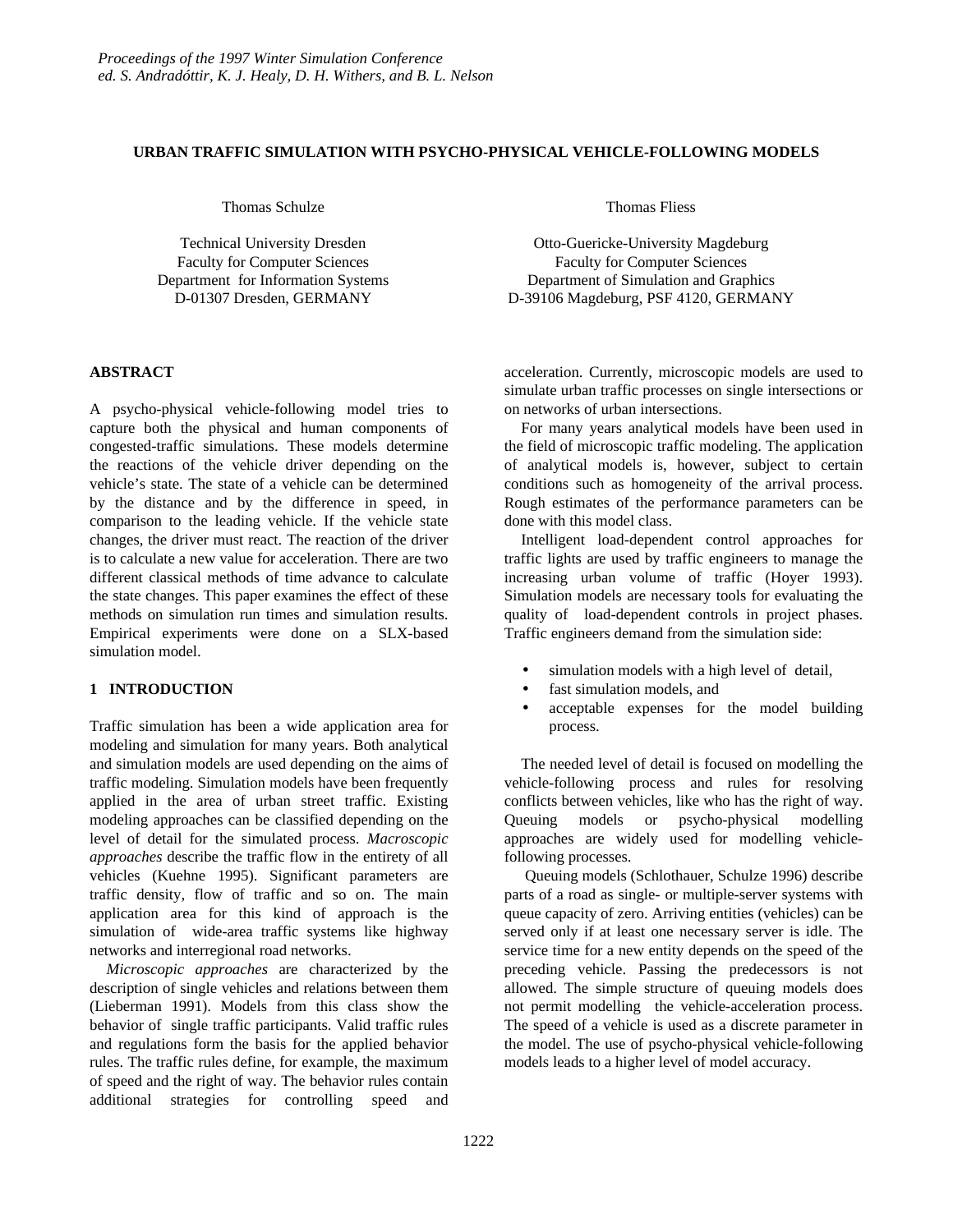## **2 PSYCHO-PHYSICAL VEHICLE FOLLOWING MODELS**

Psycho-physical vehicle-following models determine reactions of vehicles in traffic processes with regard to changing the acceleration of vehicles. Reactions happen if differences in speed and distance to the predecessor occur (Wiedemann 1974). Different simulators have been developed and implemented, based on the ideas of Wiedemann. A new SLX-based (Heriksen 1996) psychophysical vehicle-following simulation model has been developed and integrated within a new microscopic traffic simulator. Development has been done at the University of Magdeburg (Fliess 1996).

Vehicles are the main objects in this modeling approach. The class of vehicles contains the following default attributes:

- current position on a path,
- current speed,
- current acceleration,
- desired speed,
- maximum negative acceleration,
- maximum positive acceleration and
- current state.

There are only discrete values for the current state attribute. The state of a vehicle describes six different behavioral patterns of vehicles. The state will be changed if defined limits for distances to the predecessor or differences in speed are crossed. The acceleration of the vehicle will be newly recalculated and shall then be constant until the driver has to react to new traffic conditions. Table 1 lists the different limits for the distance to the predecessor (leading vehicle). Limits for distances depend on the current speed of the vehicle and a vehicle specific time gap.

Table 1: Limits for the Distance to the Leading Vehicle

| Limits   | <b>Independent Variables</b> | <b>Values for Time</b> |
|----------|------------------------------|------------------------|
|          |                              | Gaps [sec]             |
| break    | own speed,                   | 2.5                    |
| distance | time gap to break            |                        |
| desired  | own speed,                   | 1.8                    |
| distance | desired time gap             |                        |
| safety   | own speed                    | 1.0                    |
| distance | time gap for safety          |                        |
| risk     | speed of the prede-cessor,   | 0.5                    |
| distance | time gap for distance        |                        |

For example, the limit for the desired distance can be calculated with

$$
\Delta x_{dd} = T_d * v_i + D_0
$$

where  $\Delta x_{dd}$  denotes the limit for the desired distance,  $T_d$  denotes the individual desired time gap,  $v_i$  denotes the current speed of vehicle *i* and  $D_0$  denotes the distance if two vehicles are standing one after the other.

Limits for differences in speed to the leading vehicle can be classified into two cases. These cases are described in Table 2.

Table 2: Limits for the Differences in Speed

| Limit                                                                | Independent Variables |  |  |
|----------------------------------------------------------------------|-----------------------|--|--|
| positive observation limit distance to the leading<br>$\Delta v > 0$ | vehicle               |  |  |
| negative observation limit distance to the leading<br>$\Delta v < 0$ | vehicle               |  |  |

The positive observation limit can be calculated with

$$
\Delta_{\text{pos}} = k_1 (\Delta x - k_3)^2 + k_4
$$

where  $\Delta x$  denotes the distance to the leading vehicle and  $k_1, k_2, k_3$  denote special constants.

The different limits used can be shown in an observation-decision diagram. Difference in speed scales the abscissa and difference in distance scales the ordinate of the diagram. Such a diagram shows the possible states and crossings over the states for vehicles. Figure 1 presents an observation-decision diagram with possible values. The vehicle states used are presented in Table 3.



A new value for the acceleration attribute must be calculated if the vehicle has changed its state. For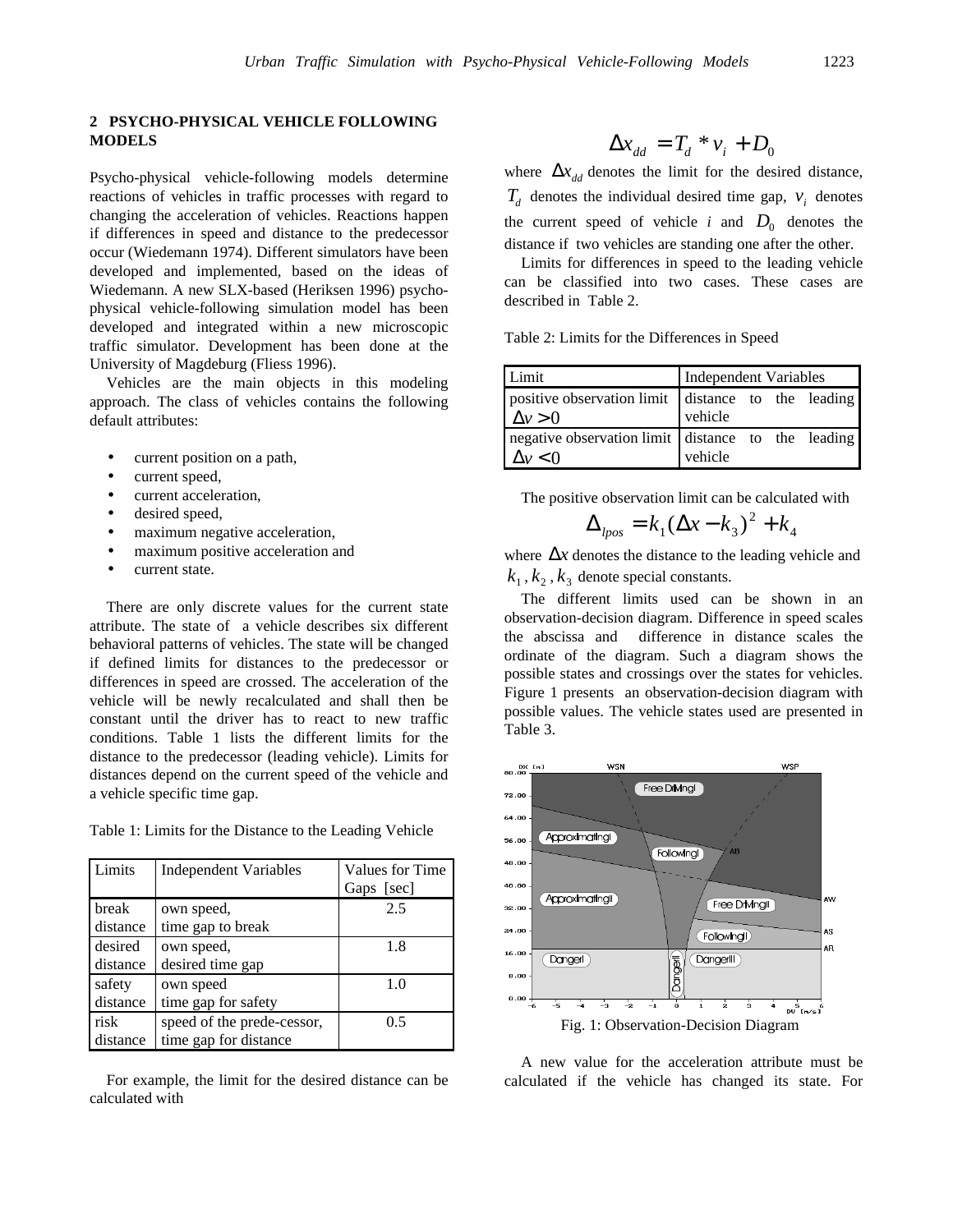example, the acceleration in the state ApproximatingI will be calculated by

$$
a_i = \frac{(\Delta x_i - D_0 - T_d v_i)a_{i-1} - 0.5\Delta v_i^2}{\Delta x_i - D_0 - T_d v_{i-1}}
$$

where  $\Delta x$  denotes the distance between the leading and following vehicle,  $v_i$  denotes the current speed of the following vehicle, and  $a_{i-1}$  is the acceleration of the leading vehicle.

| Table 3: Description of vehicle states |  |
|----------------------------------------|--|
|----------------------------------------|--|

| <b>State</b>         | Kind of drive          | Acceleration                                                                                                  |  |
|----------------------|------------------------|---------------------------------------------------------------------------------------------------------------|--|
| Free<br>DrivingI     | not<br>influenced      | depending on the current<br>speed and the desired<br>speed                                                    |  |
| Free<br>DrivingII    | direct<br>influenced   | positive<br>acceleration<br>until the desired distance<br>is reached and the dif-<br>ference in speed is zero |  |
| Approxi-<br>matingI  | direct<br>influenced   | negative acceleration<br>until the desired distance<br>is reached and the dif-<br>ference in speed is zero    |  |
| Approxi-<br>matingII | direct<br>influenced   | negative acceleration<br>until the risk distance is<br>reached and the differ-<br>ence in speed is zero       |  |
| FollowingI           | indirect<br>influenced | keeping acceleration<br>until the desired distance<br>is reached and the differ-<br>ence in speed is zero     |  |

Figure 2 shows the progress of the trajectory

 $T = f$  ( distance (*t*), difference in speed (*t*))

for the following vehicle until the modeling time reaches 100 sec. The values used for the vehicle attributes are presented in Table 4.



Fig. 2: Trajectory Progress for the Following Vehicle

# **3 IMPLEMENTING TIME ADVANCES**

There are two methods of implementing time advances in simulation models. These methods are called the timesliced or the event-oriented methods. Using the timesliced-oriented approach, the attribute values of vehicles will be updated at constant time slices. At a constant rate the simulator checks for all vehicles if a limit has been crossed and the vehicle must get a new state. The selected value in existing traffic simulators for the time slice is often 1.0 sec. This value was selected according to the mean reaction time of a driver. The time-sliceoriented method can be implemented very easily.

Table 4: Selected Attributes for Vehicles at Time 0.0

| Vehicle         | <b>Attributes</b> | Values              |
|-----------------|-------------------|---------------------|
| Leading Vehicle | current position  | 55.0 m              |
|                 | current speed     | $20.0 \text{ m/s}$  |
|                 | acceleration      | $0.0 \text{ m/s}^2$ |
| Following       | current position  | 0.0 <sub>m</sub>    |
| Vehicle         | current speed     | $30.0 \text{ m/s}$  |
|                 | acceleration      | $0.0 \text{ m/s}^2$ |

Using the event-oriented method, the simulator has to compute the time when a vehicle will change its state. The time for this event can be calculated from the intersection of vehicle's trajectory with corresponding limits. The necessary condition is: There is no change in the state of the leading vehicle.

Determination of intersections between the trajectory and limits for the distance can be reduced to an intersection between a parabola and a line. To do this, the simulator has to solve a second-degree equation. The intersection between the trajectory and limits for differences in speed will be reduced to solving a fourthdegree equation. Suitable approximation methods like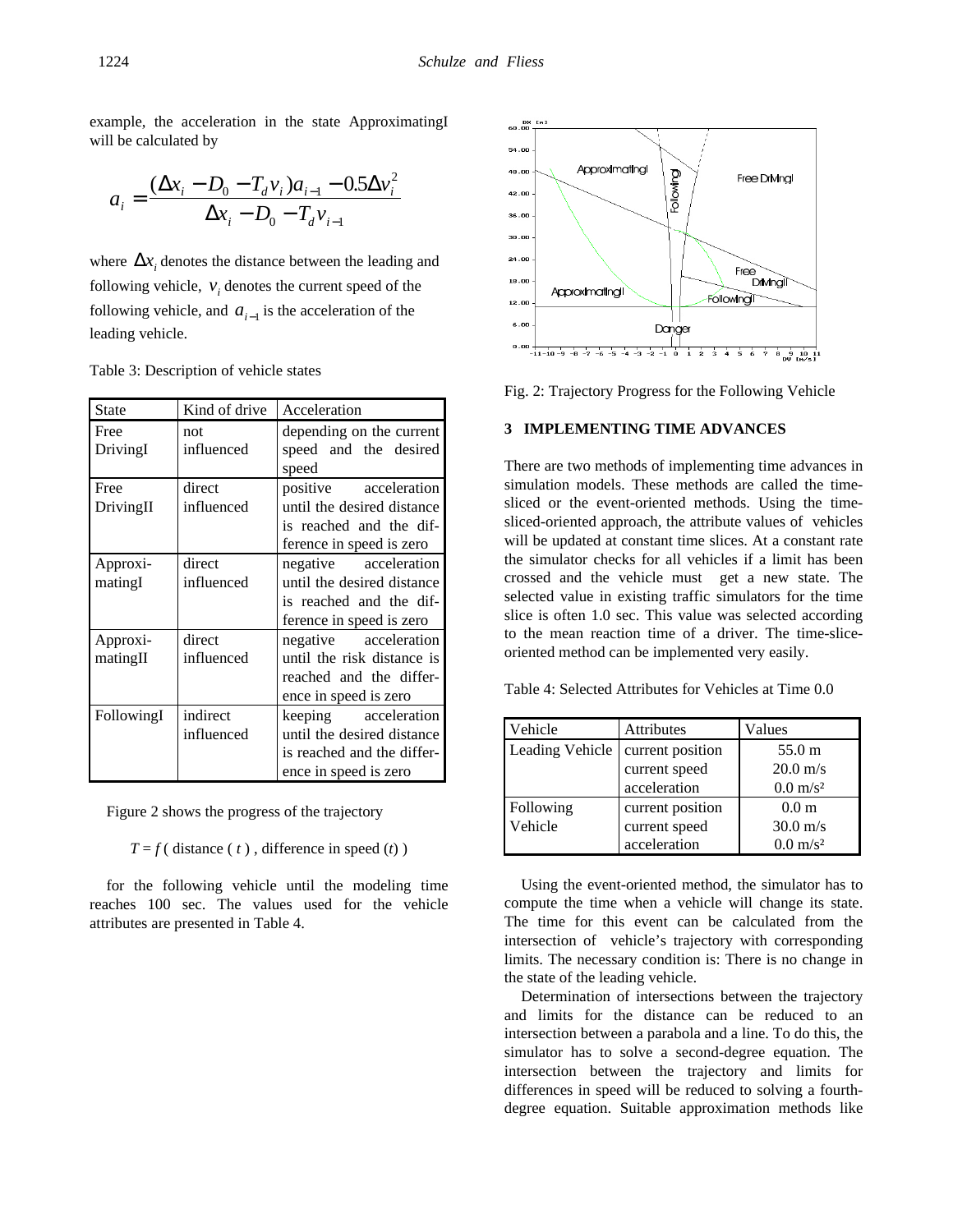Newton iteration can be used for determining the event time. These events are called *expected events*. Table 5 presents a list of state events for the following vehicle using the attribute values of Table 4.

| Clock Value | Vehicle State   | Acceleration $[m/s^2]$ |
|-------------|-----------------|------------------------|
| 0.0         | ApproximatingI  | $-1.27$                |
| 3.2         | ApproximatingII | $-1.27$                |
| 10.41       | FollowingI      | $-1.27$                |
| 10.91       | FollowingII     | $-1.27$                |
| 13.63       | Free DrivingII  | 0.46                   |
| 18.62       | Free DrivingII  | 0.46                   |
| 20.09       | FollowingI      | 0.46                   |
| 21.80       | FollowingI      | 0.00                   |

Using the event oriented method, the calculation for new attribute values of involved vehicles has been done eight times. Ideal conditions lead to these small number of calculations: There are only two vehicles in the system and the state of the leading vehicle is constant. Using the time sliced approach with a time slice of one sec., the calculation of new attributes has been done 22 times for both vehicles.

Realistic traffic processes are characterized by a larger number of vehicles and frequent state changes of the leading vehicle. So the simulator has to process both expected and *unexpected events*. Unexpected events occur if the leading vehicle changes its state and the following vehicle has to react to the new values of attributes of the leading vehicle. A reaction of the following vehicle will take place after passing a reaction time.

State changes of the leading vehicle have several consequences. The simulator has to proceed with the following steps:

- 1. Calculation of the new time for the new expected event for the leading vehicle.
- 2. Scheduling this event into the event list.
- 3. Remove the expected event for the following vehicle from the event list.
- 4. Calculation of the unexpected event for following vehicle.
- 5. Scheduling this event into the event list.

Steps 1 and 4 contain the determination of the intersection between the trajectory of the leading vehicle with corresponding limits. The approximation of the intersection between the trajectory and the limits for differences in speed is a compute-intensive process.

Steps 2, 3 and 5 concern operations with the event list of the simulator. These actions involve basic operations for removing and inserting events. The run times for these operations depend on the number of events in the event list, the internal scheduling algorithms and the implementation level of these algorithms (Schulze and Preuß 1997).

The number of events will be determined by the number of moving vehicles in the traffic system. Event lists of urban traffic simulators contain not only events for vehicles. For example, they contain events for street cars, bicycles, pedestrians and traffic lights. An average content of more than 200 events is typical for urban traffic systems.

### **4 REMARKS ON SIMULATION RUN TIMES**

Run times for simulation models are affects by different factors. On one hand, the use of constantly increasing processor power reduces the run time. On the other hand, the desired higher level of modeling detail leads to increasing run times for simulation experiments. A lot of runs have to be executed for constructing acceptably small confidential intervals. The input data for arriving vehicles are characterized by large dispersion. Our experience in typical traffic simulations is that the number of necessary runs is often greater than 20. Results have to describe the steady-state of the traffic system. The influence of the transient phase should be rejected. Experiences from real traffic-simulation projects show that the length of the transient phase can be as much as 60 minutes of simulated time. This value was used for urban-traffic systems with three networked intersections. The minimum length of one simulation run was defined to be 120 simulated minutes. The need for a lot of simulation runs and the necessary simulation length require fast computer run time for executing simulation experiments.

The computer run time for traffic simulation models can be divided into two parts:

- Basic demand for static objects and
- Additional demand for dynamic objects.

The basic demand includes the time for initialization of the static model components like parameters of roads and lanes, or timing for traffic lights. The additional demand includes the time for:

- creating and destroying dynamic objects,
- resolving conflicts between different road users, like yielding and pedestrians getting in a car's way, and
- vehicle following.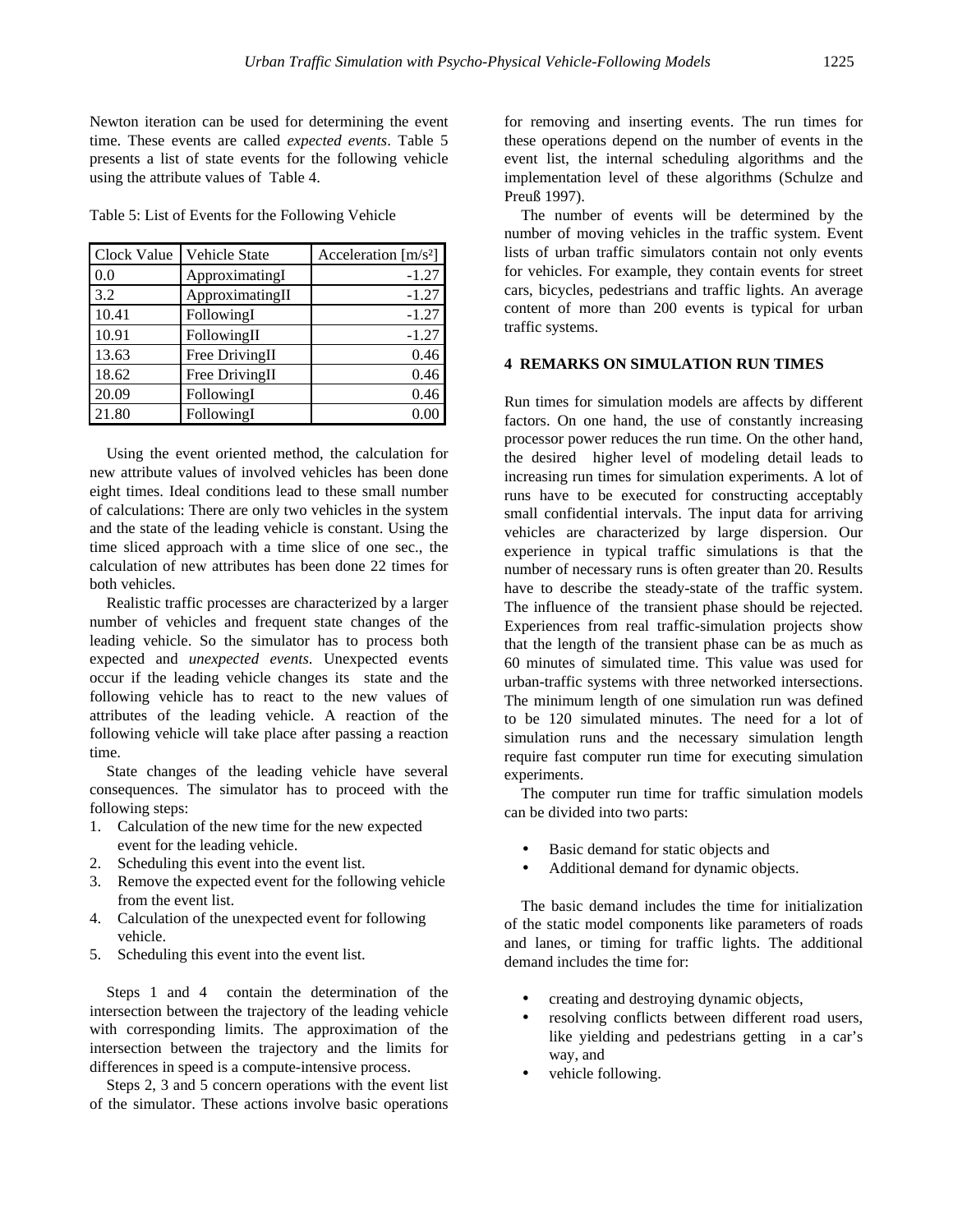The run time for slice-oriented or event-oriented methods depends on different factors. The dependencies are shown in Table 6.

Table 6: Dependencies on Run Time for Traffic Models

| Method of Time<br>Advances |           | Dependencies on run time                                                                                             |  |  |
|----------------------------|-----------|----------------------------------------------------------------------------------------------------------------------|--|--|
| slice oriented             |           | Number of dynamic model<br>objects<br>Slice value                                                                    |  |  |
| event oriented             | $\bullet$ | Number of dynamic model<br>objects<br>Number of events<br>Implementation level of event-<br>list-handling algorithms |  |  |

The number of dynamic objects affects both methods of time advance. An increased number of dynamic objects leads to longer run time because more attribute values of these objects have to be updated. Reduction of the time slice value results in increased run time in the time-slice approach.

The computer time in the event-oriented approach is very strongly influenced by the algorithm used for eventlist handling and its implementation (McCormack 1979, Schulze and Preuß 1997). Computer-time efficientalgorithms are necessary for processing a large number of events.

The number of events to process depends on the number of dynamic modeling objects, as well as the interval of time between two successive events for a dynamic object. Short intervals between occurrence of events leads to a growth of both the number of state changes and event-list updates. The frequency of state changes depends on the functions describing the limits and on the operations during a state change.

The following hypothesis can be derived from this considerations above: If the average interval for a state change is greater than the value for the time slice, then the run time for the event oriented-approach is smaller than for the time-sliced approach. A precalculation of the average interval is not possible. For this reason experiments have been done on a traffic system. The experiments were executed with a simulation system described in the next section.

# **5 THE SIMULATION SYSTEM**

A driver has to make decisions constantly during his trip about his direction and acceleration. The selection of the direction is determined by the current position and destination of the driver. For choosing his acceleration the driver has to take the conditions on the road network and other road users into consideration. The leading vehicle has an essential influence on the acceleration.

The simulation system (Fliess 1996) used consists logically of three main components *driver, vehicle**following,* and *lane model*. In addition there are minor components, e.g. for describing pedestrians. The driver model reflects the behavior of the driver. He is influenced by other road users and the circumstances of the road network, like topology and lane performance. The *vehicle-following* model is based on the psychophysical vehicle-following model described in section two.

The circumstances of the road network are described in the *lane-model*. The road network can be characterized for example by the following elements:

- lanes.
- traffic lights,
- conflict points,
- sources and destinations, and
- routing tables.

A special feature of this lane model is that the length of each lane is independent of the length of the vehicles or dynamic objects. The vehicles can also be on several lanes at the same time. In many other simulation systems, there are restrictions on the length of lanes.

The essential task of the *driver-model* is to calculate the new acceleration of the vehicle. Correction of the acceleration is caused by the influence of the leading vehicle and the circumstances of the road network. Another special feature of this simulation model is the dynamic selection of the leading vehicle and a predictive estimation of the gap between two vehicles in conflict situations.

The simulation model was implemented in SLX (Henriksen 1996) and uses the method of the layoutbased model generation LBMG (Lorenz and Schulze 1995) for generating the essential parts of the main component lane model.

### **6 EXAMPLE**

An urban road traffic system with three intersections was used for an empirical investigation. Objectives were investigation of different time-advance methods, in relation to run time and to simulation output in microscopic traffic simulation models. The investigated simulation models use the approach of psycho-physical vehicle-following modeling. Required data for describing the example were taken from real traffic projects. Figure 3 contains a schematic picture of the investigated road network. It has an extension of approximately 800 meters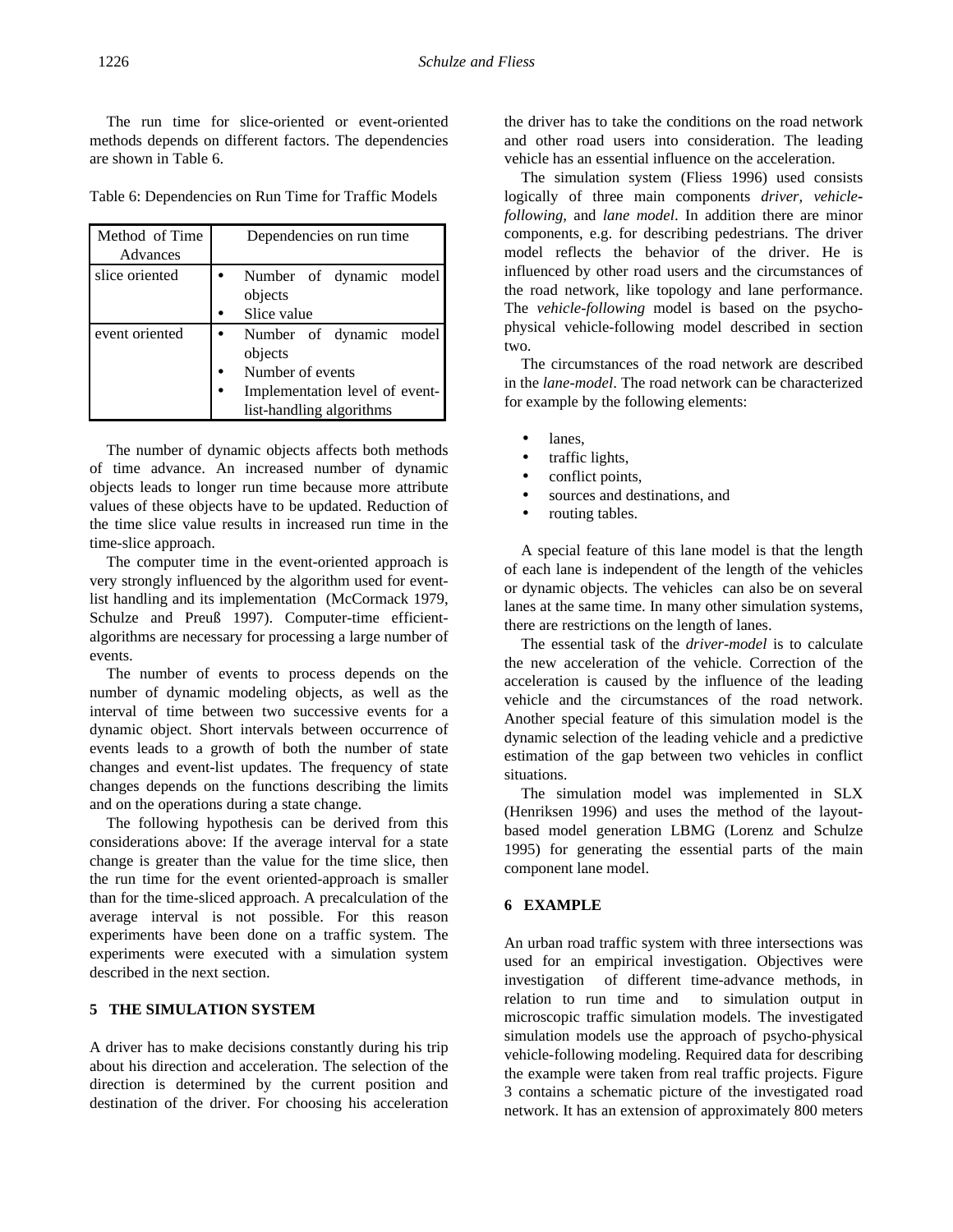in the east-west and 250 meters in the north-south direction.



Fig. 3: Schematic Picture of the Road Network

Left intersection 1 is a simple four-way intersection. There is just one lane for each direction. Middle intersection 2 is a three-way intersection, while intersection 3 is a four-way multiple-lane intersection. Traffic lights are at intersection 1 and 3, but not at intersection 2.

Significant parameters to describe the individual vehicles and drivers are non-deterministic. Within the given limits for these parameters an uniform distribution is used. Table 7 shows some specific vehicle parameter for the type 'car'.

Table 7: Some Specific Parameters for Vehicles

| Parameter        | Low Value            | <b>Upper Value</b>   |
|------------------|----------------------|----------------------|
| Car length       | 3.8 <sub>m</sub>     | $4.7 \text{ m}$      |
| Desired speed    | $16.0 \text{ m/s}$   | $20.0 \text{ m/s}$   |
| Maximal positive | $1.4 \text{ m/s}^2$  | $2.6 \text{ m/s}^2$  |
| acceleration     |                      |                      |
| Maximal negative | $-2.5 \text{ m/s}^2$ | $-1.5 \text{ m/s}^2$ |
| acceleration     |                      |                      |

#### **7 EMPIRICAL RESULTS**

The objective of the investigation was to determine the influence of the time-advance methods on the run time and simulation results. The simulation runs were executed on a PC with a 120 Mhz Pentium processor. Different experiments were carried out with the example described above. The simulation model used is described in section three. The two time advance methods described, were applied to the vehicle-following and driver model components. Experiments varied the methods of time advance and the traffic load.

The values used for the experimental parameter method of time advance are:

- Event oriented, and
- Time-slice oriented with time slices of 1.0, 0.5 and 0.2 sec.

The traffic load varied among three levels. Starting with a basic load (Level 1) the load was increased by 50 percent. That means:

```
Level 2 = 1.5 * Level 1 and
Level 3 = 2.0 * Level 1
```
Each possible combination of the values of input parameters is called a scenario. The total number of scenarios is 4\*3=12. Twenty simulation runs with different seeds for random number generators were executed for each scenario.

## **7.1 Influence on the Run Time**

Table 8 contains means and the half 90% confidential intervals of the determined run times for the simulation of one scenario (all time are in seconds).

Table 8: Mean and 90% Half Confidential Interval of Run Times

|                    | Load          | Load          | Load Level      |
|--------------------|---------------|---------------|-----------------|
|                    | Level 1       | Level 2       |                 |
| Event oriented     | $94 \pm 1.0$  | $150 \pm 1.7$ | $507 \pm 19.9$  |
| Slice $= 1$ sec.   | $146 \pm 1.6$ | $245 \pm 3.8$ | $908 \pm 20.0$  |
| Slice $= 0.5$ sec. | $253 \pm 3.3$ | $409 \pm 6.0$ | $1342 \pm 47.6$ |
| $Slice = 0.2 sec.$ | $584 + 7.3$   | $934 + 12.9$  | $2782 \pm 76.6$ |

The run time grows with increasing traffic load. This trend is independent of the method of time advance. This is because the number of dynamic objects increases with increasing traffic load. The run times for the eventoriented approach are always smaller than those for the time-sliced approaches.

The results of this example support the hypothesis that the run time for the event-oriented approach in microscopic psycho-physical traffic models is smaller than those in the time-sliced approach. The unconditional requirement is the use of run-time-effective event scheduling algorithms. Figure 4 gives a graphical presentation of the average run time.

#### **7.2 Influence on simulation results**

The lost time for a vehicle is a typical result of simulated traffic systems. This time is the difference between the realised and the ideal travel time for a vehicle, where the ideal time would be achieved in a system with no other road users. These lost times will be calculated for every possible path from source to destination. There are 45 different paths in the example model described above.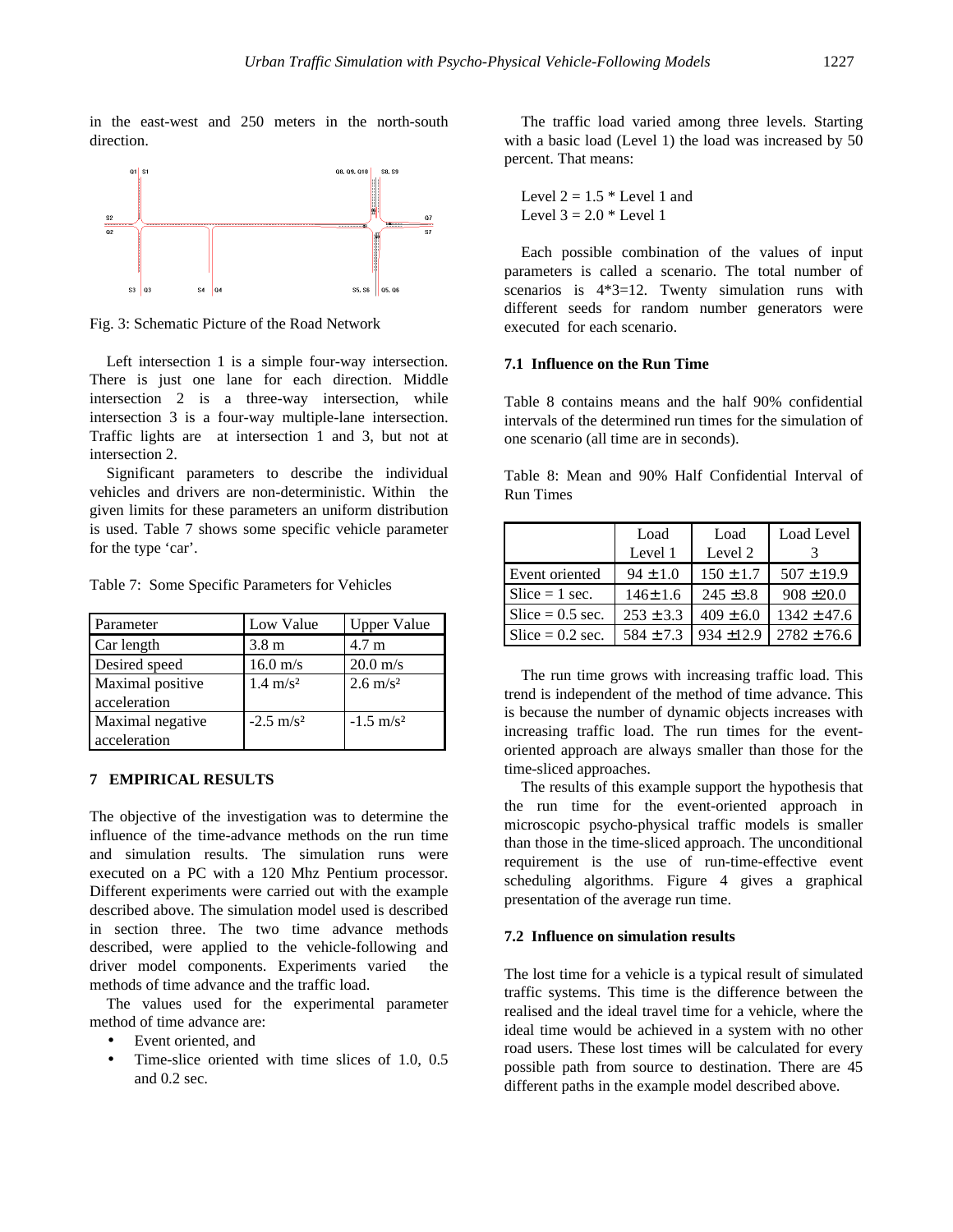

Fig. 4: Average Run Times (in sec.)

The simulation result lost time is a random variable. Twenty different simulation runs were executed to estimate the steady-state mean for this random variable. A 90 percent confidence interval was also calculated additionally. Table 9 shows the confidential interval for mean lost time on one path .

Table 9: 90% Confidence Intervals for mean Lost Times

|                    | Load<br>level 1 | Load<br>level 2 | Load<br>level 3  |
|--------------------|-----------------|-----------------|------------------|
| Event oriented     | $33.0 \pm 0.9$  | $38.5 \pm 1.1$  | $79.5 \pm 11.2$  |
| Slice $= 0.2$ sec. | $32.8 \pm 0.8$  | $38.1 \pm 1.2$  | $82.4 \pm 8.4$   |
| $Slice = 0.5 sec.$ | $33.1 \pm 0.8$  | $39.4 \pm 1.3$  | $129.9 \pm 17.1$ |
| $Slice = 1.0 sec.$ | $33.6 \pm 1.0$  | $41.5 \pm 1.4$  | $219.1 \pm 11.8$ |

The lost time increases with growing traffic load. This trend is independent of the method of time advance. There are no significant differences in the values of lost time for traffic load level one and two. Differences occur in load level three. The values for the event-oriented approach and for the time-slice value equal 0.2 are not characterized by significant differences. The calculated confidence intervals are overlapping.

The mean for the lost time increases with increasing time slice. A growing time slice coverts a higher degree of inaccuracy of model results. Figure 5 presents 90 percent confidence intervals for lost times using traffic load level 3.



Fig. 5: 90 percent confidence intervals for lost times using traffic load level 3.

#### **8 CONCLUSIONS**

This paper presents results of investigations on the influence of various time-advance methods in microscopic urban traffic models. Experiments were focused on simulation run times and results. The implemented event-oriented approach, including effective algorithms for event-list handling, leads to significantly smaller run times than the time-slice approach. The use of event-oriented methods can be recommended in microscopic psycho-physical vehiclefollowing models. The kind of time-advances approach influences the accuracy of simulation results.

## **REFERENCES**

- Fliess, Th. 1996. Mikroskopische Fahrzeug-Folge-Modellierung im städtischen Straßenverkehr. *Master Thesis at the University of Magdeburg*, Fakultät für Informatik, Germany, 1996
- Heriksen, J.O. 1996. An Introduction to SLX In *Proceedings of the Winter Simulation Conference* 1996 (ed.) J. Charmes, D. Morrice, D. Brunner and J. Swain, pp.468-475
- Hoyer, R. 1993. Modellierung und Simulation fuzzygesteuerter Lichtsignalanlagen in einem Straßennetz In *8. Symposium Simulationstechnik in Berlin 1993*. (ed.) Achim Sydow, Vieweg 1993, pp 337-340
- Kuehne, R. 1995. Practical Traffic Control Based on Continuum Modeling. In *Proceedings of the Third International Congress on Industrial and Applied Mathematics - ICIAM 95*, July 1995, Germany
- Lieberman, E.B., 1991**.** Integrating GIS, Simulation and Animation. In *Proceedings of the 1991 Winter Simulation Conference* (ed.) B.L. Nelson, W.D. Kelton, and G.M. Clark, pp. 771-775
- Lorenz, P. and Th. Schulze, 1995. Layout Based Model Generation. In *Proceedings of the Winter Simulation*